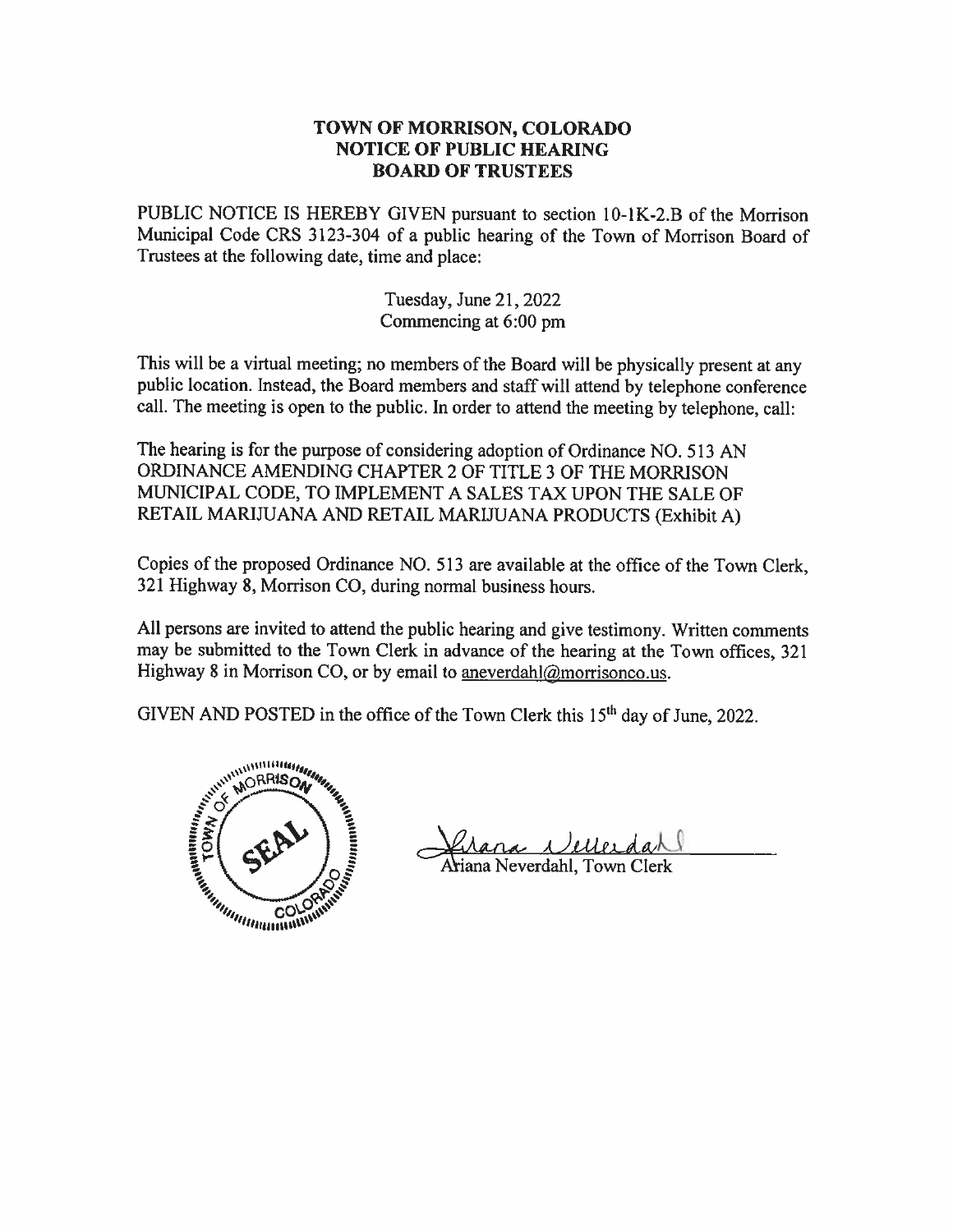## **TOWN OF MORRISON, COLORADO BOARD OF TRUSTEES ORDINANCE NO. 513**

## **AN ORDINANCE AMENDING CHAPTER 2 OF TITLE 3 OF THE MORRISON MUNICIPAL CODE, TO IMPLEMENT A SALES TAX UPON THE SALE OF RETAIL MARIJUANA AND RETAIL MARIJUANA PRODUCTS**

WHEREAS, the Town of Morrison is a Colorado home rule municipality operating under a Charter approved by the electorate pursuant to Article XX of the Colorado Constitution and governed by its elected Board of Trustees; and

WHEREAS**,** the Board of Trustees has authority pursuant to the Home Rule Charter and C.R.S. §31-16-101, et seq. to adopt and enforce all ordinances; and

WHEREAS, in the exercise of this authority, the Board has previously adopted Chapter 2 of Title 3 of the Morrison Municipal Code concerning sales tax; and

WHEREAS, at the regular municipal election on April 5, 2022, the voters of the Town approved Ballot Question Measure 2, imposing a retail marijuana sales tax on the purchase price paid or charged for the sale of retail marijuana and retail marijuana products within the Town; and

WHEREAS the ballot question approved by the voters established the rate of said tax at 6.25%, with the rate being allowed to be increased or decreased by the Board of Trustees without further voter approval so long as the rate of the tax does not exceed 11.25%; and

WHEREAS the ballot question further permitted the revenue from such tax to be collected and spent by the Town for any lawful municipal purpose, including, without limitation, capital improvements, economic development and public safety, all without regard to the expenditure, revenue raising, or other limitation contained in Article X, Section 20 of the Colorado Constitution or any other law; and

WHEREAS the Board of Trustees wishes to implement the will of the voters at the April 5, 2022 election by amending Title 3 Chapter 2 of the Morrison Municipal Code to reflect the approval of the tax, its amount and permitted uses of the revenue derived therefrom.

**NOW, THEREFORE, BE IT ORDAINED by the Board of Trustees of the Town of Morrison, Colorado:**

**Section 1**. Section 3-2-3 of the Morrison Municipal Code, entitled Property and Services Taxed, is hereby amended by the addition of a new subsection C, to read as follows: